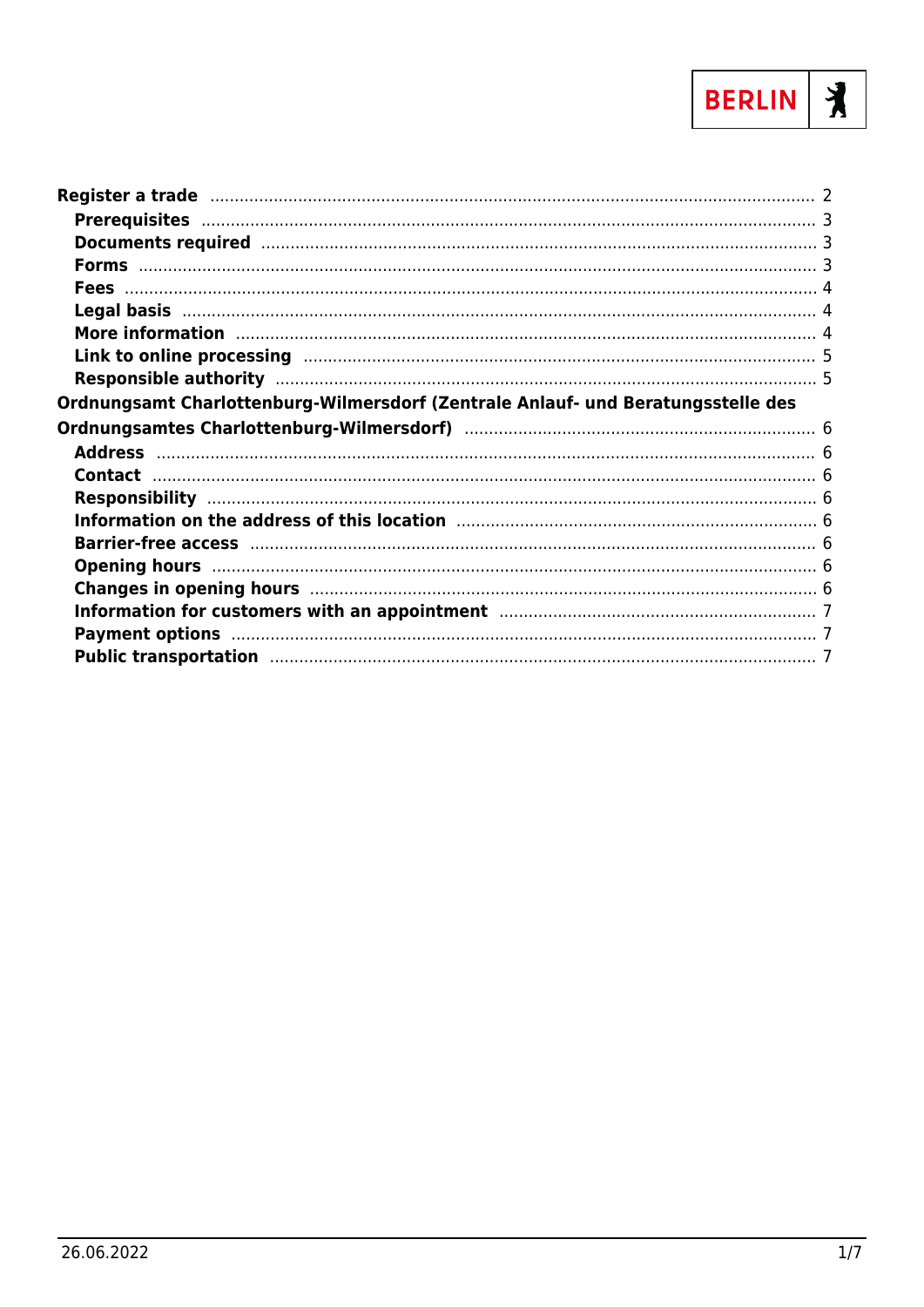# <span id="page-1-0"></span>Register a trade

A business registration is always necessary, if you start a self-employed business with a permanent place of business (in the so-called "standing trade"). This is the case for:

- 1. New establishment of a business/head office,
- 2. New establishment of a branch,
- 3. New establishment of a dependent branch,
- 4. Takeover of an existing business, e.g. by purchase, succession or lease,
- 5. Joining an existing partnership as a new managing partner, e.g. in the case of a GbR, KG or OHG,
- 6. Change of a business to another legal form (in the case of a change of legal form, the business deregistration under the old legal form and the business registration under the new legal form must be submitted),
- 7. Relocation of a business from another federal state to Berlin (in the event of relocation, a trade deregistration must be submitted to the trade authority of the previous municipality and a trade registration must be submitted to the public order office in Berlin).

#### **The business registration must be made at the same time as the start of the business.**

The obligation to notify exists only if it is a commercial activity.

### **What is a trade?**

A trade is any activity that is not socially unvaluable, is intended to generate a profit, is intended to be permanent and is carried out independently in one's own name and for one's own account. It does not matter whether a profit is actually made.

The activities listed in section 6, paragraph 1, sentence 1 of the Trade Regulations (GewO) are exempt from the obligation to notify. (see "Further information"). Among others, the following are exempt:

- primary production (agriculture, forestry, hunting and fishing)
- liberal professions (including lawyers, notaries, tax advisors, auditors, doctors, scientific, artistic and literary activities)
- education of children for remuneration
- teaching
- managing one's own property (e.g. an apartment building)
- and generally prohibited or socially unvaluable activities (e.g. illegal gambling).

Some business activities are also subject to authorisation. Others are subject to supervision. Additional requirements then apply to them (see "Further information").

The competent authority also forwards the trade registration to other offices such as the tax office, the chamber of crafts or the chamber of industry and commerce, the registry court and the employers' liability insurance association. The purpose of registering a trade is to enable the competent authority to monitor the exercise of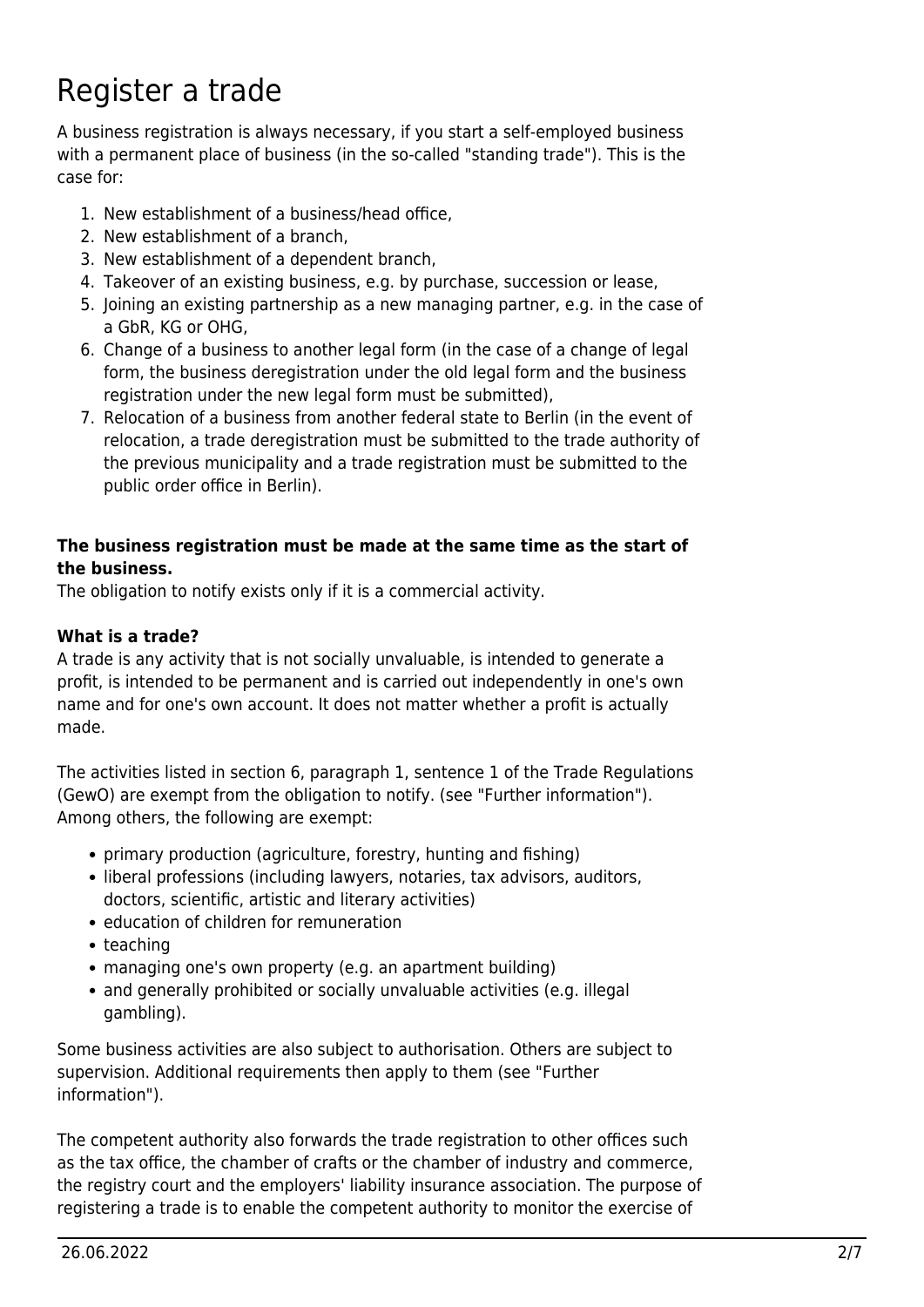the trade and to conduct statistical surveys.

### <span id="page-2-0"></span>**Prerequisites**

### **You want to run a business.**

Traders are natural persons or legal entities (joint-stock company, limited liability company, registered cooperative or registered association, partnership limited by shares).

The following must be notified:

- Sole traders: the sole trader.
- $\circ$  Partnerships (e.g. OHG, GbR): the managing partners,
- KG: each personally liable partner, the limited partners of a KG only if they have management authority.
- $\circ$  Corporations (e.g. GmbH, AG): the legal representatives (managing directors, board of directors).
- **The business registration must be done at the same time as the start of the business.**

The obligation to notify exists only if it is a commercial activity.

### <span id="page-2-1"></span>**Documents required**

**Trade registration (Gewerbeanmeldung)**

Possible online; or you can use the business registration form.

- **Identity document** Identity card or other official identification document with photo (not required for electronic application). Residence permit if the applicant is not a national of an EU country.
- **Up-to-date excerpt from the Trade Register**

Registered companies are required to submit an up to date excerpt from the Trade Register.

Legal entities that are in the process of being established (GmbH, AG, UG) are required to submit a notarised copy of their partnership agreement or statutes as well as statements of approval by their associates.

- **Declaration of consent of the shareholders** Only for business notifications of legal entities in the process of formation
- **Supplement for authorised representatives** In the case of business registrations for legal entities with multiple representatives

### <span id="page-2-2"></span>**Forms**

- **Trade registration (Gewerbeanmeldung)** ([https://www.berlin.de/formularverzeichnis/?formular=/ordnungsamt/stehend](https://www.berlin.de/formularverzeichnis/?formular=/ordnungsamt/stehendes-gewerbe/_assets/mdb-f122630-gewa1_neutral.pdf) [es-gewerbe/\\_assets/mdb-f122630-gewa1\\_neutral.pdf\)](https://www.berlin.de/formularverzeichnis/?formular=/ordnungsamt/stehendes-gewerbe/_assets/mdb-f122630-gewa1_neutral.pdf)
- **Supplement to the application for authorised representatives** ([https://www.berlin.de/formularverzeichnis/?formular=/ordnungsamt/stehend](https://www.berlin.de/formularverzeichnis/?formular=/ordnungsamt/stehendes-gewerbe/_assets/mdb-f122637-beiblatt_gesetzliche_vertreter.pdf) es-gewerbe/ assets/mdb-f122637-beiblatt\_gesetzliche\_vertreter.pdf)
- **Declaration of consent of the shareholders** ([https://www.berlin.de/formularverzeichnis/?formular=/ordnungsamt/stehend](https://www.berlin.de/formularverzeichnis/?formular=/ordnungsamt/stehendes-gewerbe/_assets/mdb-f122639-anzeige_gewerbe_zustimmungserklaerung_gesellschafter.pdf) [es-gewerbe/\\_assets/mdb-f122639](https://www.berlin.de/formularverzeichnis/?formular=/ordnungsamt/stehendes-gewerbe/_assets/mdb-f122639-anzeige_gewerbe_zustimmungserklaerung_gesellschafter.pdf) [anzeige\\_gewerbe\\_zustimmungserklaerung\\_gesellschafter.pdf](https://www.berlin.de/formularverzeichnis/?formular=/ordnungsamt/stehendes-gewerbe/_assets/mdb-f122639-anzeige_gewerbe_zustimmungserklaerung_gesellschafter.pdf))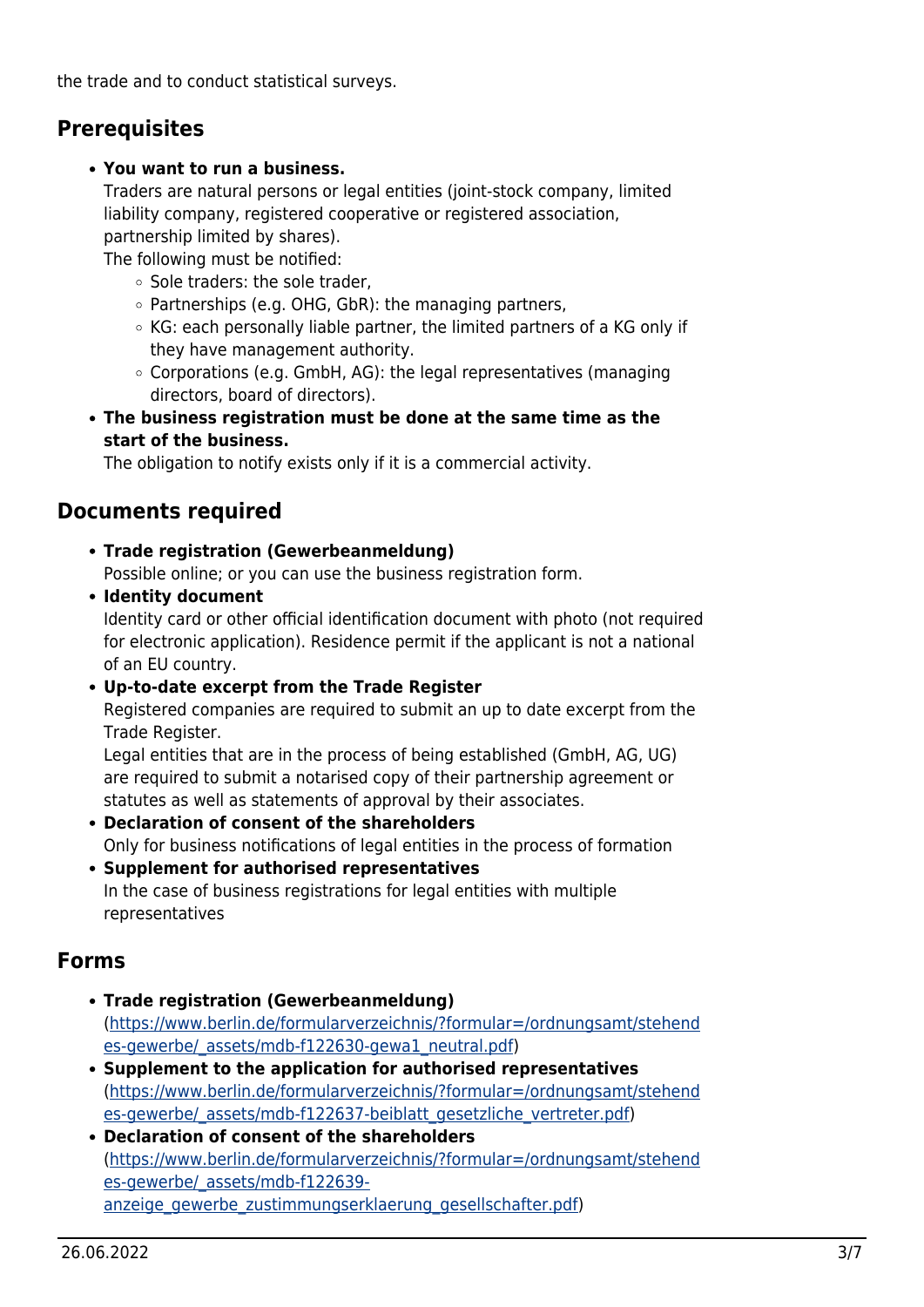### <span id="page-3-0"></span>**Fees**

- EUR 26.00 per single person company, per associate for business partnerships
- EUR 31.00 legal entity with one legal representative
- EUR 13.00 for each additional representative of a legal entity
- EUR 15.00 business registration via electronic process (online processing)

## <span id="page-3-1"></span>**Legal basis**

- **Trade Regulations (GewO) § 14 Sec. 1 Duty of disclosure** ([https://www.gesetze-im-internet.de/gewo/\\_\\_14.html](https://www.gesetze-im-internet.de/gewo/__14.html))
- **Trade Regulations (GewO) § 15 Acknowledgement of receipt** ([https://www.gesetze-im-internet.de/gewo/\\_\\_15.html](https://www.gesetze-im-internet.de/gewo/__15.html))
- **Trade Regulations (GewO) § 11 Data processing** ([https://www.gesetze-im-internet.de/gewo/\\_\\_11.html](https://www.gesetze-im-internet.de/gewo/__11.html))
- **Trade Registration Ordinance (Gewerbeanzeigeverordnung or GewAnzV)** ([https://www.gesetze-im-internet.de/gewanzv\\_2014/](https://www.gesetze-im-internet.de/gewanzv_2014/))
- **Schedule of Administrative Fees (Verwaltungsgebührenordnung (VGebO))**

([https://gesetze.berlin.de/perma?d=jlr-VwGebOBE2009V11Anlage\)](https://gesetze.berlin.de/perma?d=jlr-VwGebOBE2009V11Anlage)

### <span id="page-3-2"></span>**More information**

- **Fact sheet Berlin Chamber of Commerce and Industry (Industrie- und Handelkammer or IHK) - business registration** ([https://www.ihk-berlin.de/blueprint/servlet/resource/blob/2253230/6d787affb](https://www.ihk-berlin.de/blueprint/servlet/resource/blob/2253230/6d787affbea21707479d49ceb65412f6/merkblatt-gewerbeanzeige-data.pdf) [ea21707479d49ceb65412f6/merkblatt-gewerbeanzeige-data.pdf](https://www.ihk-berlin.de/blueprint/servlet/resource/blob/2253230/6d787affbea21707479d49ceb65412f6/merkblatt-gewerbeanzeige-data.pdf))
- **Fact sheet CCI Berlin residence and employment of foreign nationals**

([https://www.ihk-berlin.de/blueprint/servlet/resource/blob/2253222/70ba0d84](https://www.ihk-berlin.de/blueprint/servlet/resource/blob/2253222/70ba0d84480d826ee27c455924931bb5/merkblatt-aufenthalt-und-erwerbstaetigkeit-von-auslaendischen-staatsbuergern-data.pdf) [480d826ee27c455924931bb5/merkblatt-aufenthalt-und-erwerbstaetigkeit](https://www.ihk-berlin.de/blueprint/servlet/resource/blob/2253222/70ba0d84480d826ee27c455924931bb5/merkblatt-aufenthalt-und-erwerbstaetigkeit-von-auslaendischen-staatsbuergern-data.pdf)[von-auslaendischen-staatsbuergern-data.pdf\)](https://www.ihk-berlin.de/blueprint/servlet/resource/blob/2253222/70ba0d84480d826ee27c455924931bb5/merkblatt-aufenthalt-und-erwerbstaetigkeit-von-auslaendischen-staatsbuergern-data.pdf)

**Fact sheet CCI Berlin - companies and employees from other EU countries**

([https://www.ihk-berlin.de/blueprint/servlet/resource/blob/2253224/00fac9d0](https://www.ihk-berlin.de/blueprint/servlet/resource/blob/2253224/00fac9d0099e692bf4feba2058942589/merkblatt-eu-osterweiterung-data.pdf) [099e692bf4feba2058942589/merkblatt-eu-osterweiterung-data.pdf\)](https://www.ihk-berlin.de/blueprint/servlet/resource/blob/2253224/00fac9d0099e692bf4feba2058942589/merkblatt-eu-osterweiterung-data.pdf)

- **Information about privacy** ([https://www.berlin.de/formularverzeichnis/?formular=/ordnungsamt/stehend](https://www.berlin.de/formularverzeichnis/?formular=/ordnungsamt/stehendes-gewerbe/_assets/merkblatt-dsgv.pdf) [es-gewerbe/\\_assets/merkblatt-dsgv.pdf\)](https://www.berlin.de/formularverzeichnis/?formular=/ordnungsamt/stehendes-gewerbe/_assets/merkblatt-dsgv.pdf)
- **Trade Regulations (GewO) § 6 Sec. 1 Scope of application** ([https://www.gesetze-im-internet.de/gewo/\\_\\_6.html\)](https://www.gesetze-im-internet.de/gewo/__6.html)
- **Trade register a trade requiring supervision** ([https://service.berlin.de/dienstleistung/148182/en/\)](https://service.berlin.de/dienstleistung/148182/en/)
- **Overview trades requiring a licence** ([https://www.berlin.de/ea/ihr-anliegen/gruenden/artikel.765199.php\)](https://www.berlin.de/ea/ihr-anliegen/gruenden/artikel.765199.php)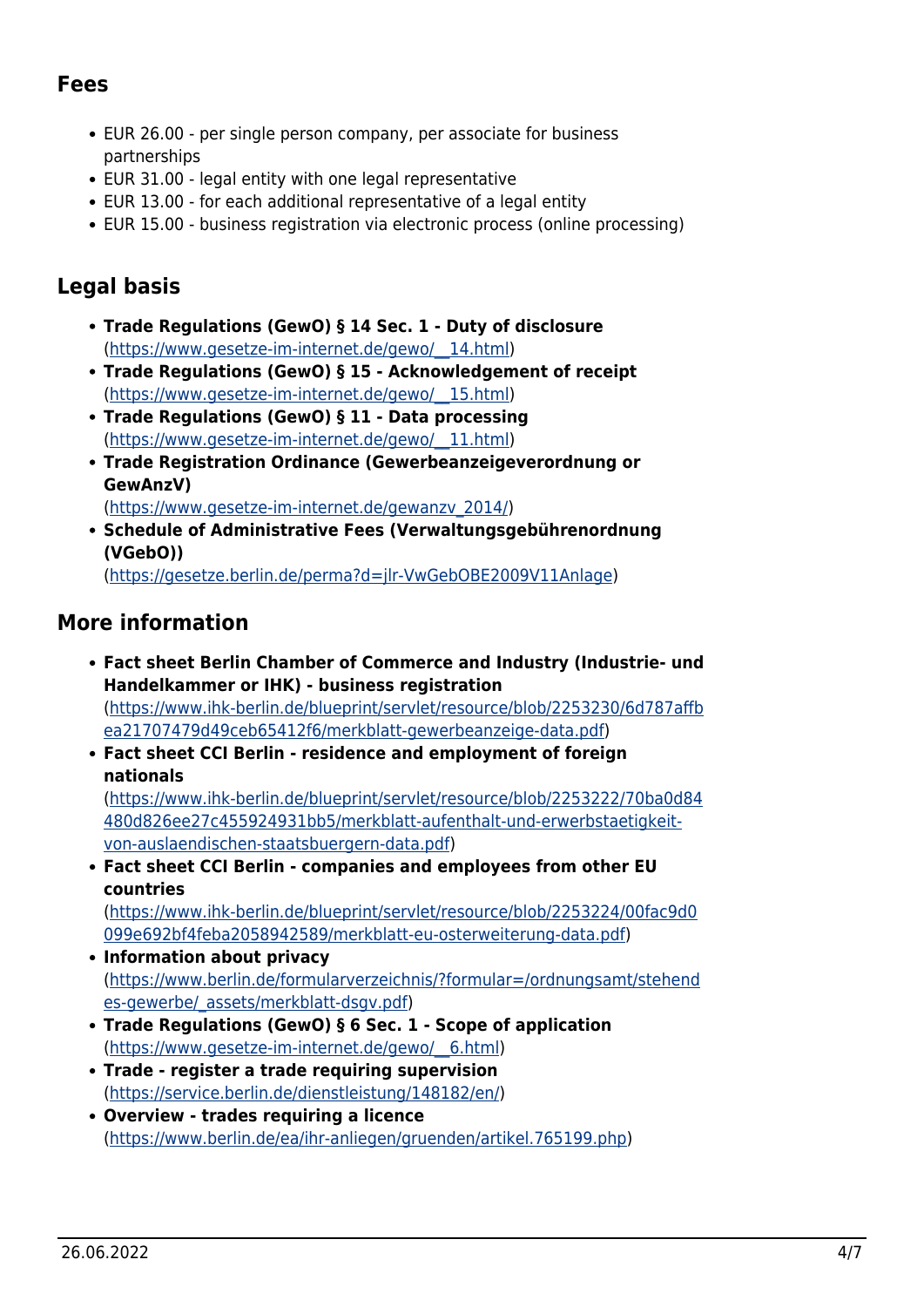# **Link to online processing**

https://www.berlin.de/ea/en/application/login-service-account-berlin/index.php/

# <span id="page-4-1"></span>**Responsible authority**

<span id="page-4-0"></span>The competent Public Order Office for the district in which the company's premises are located.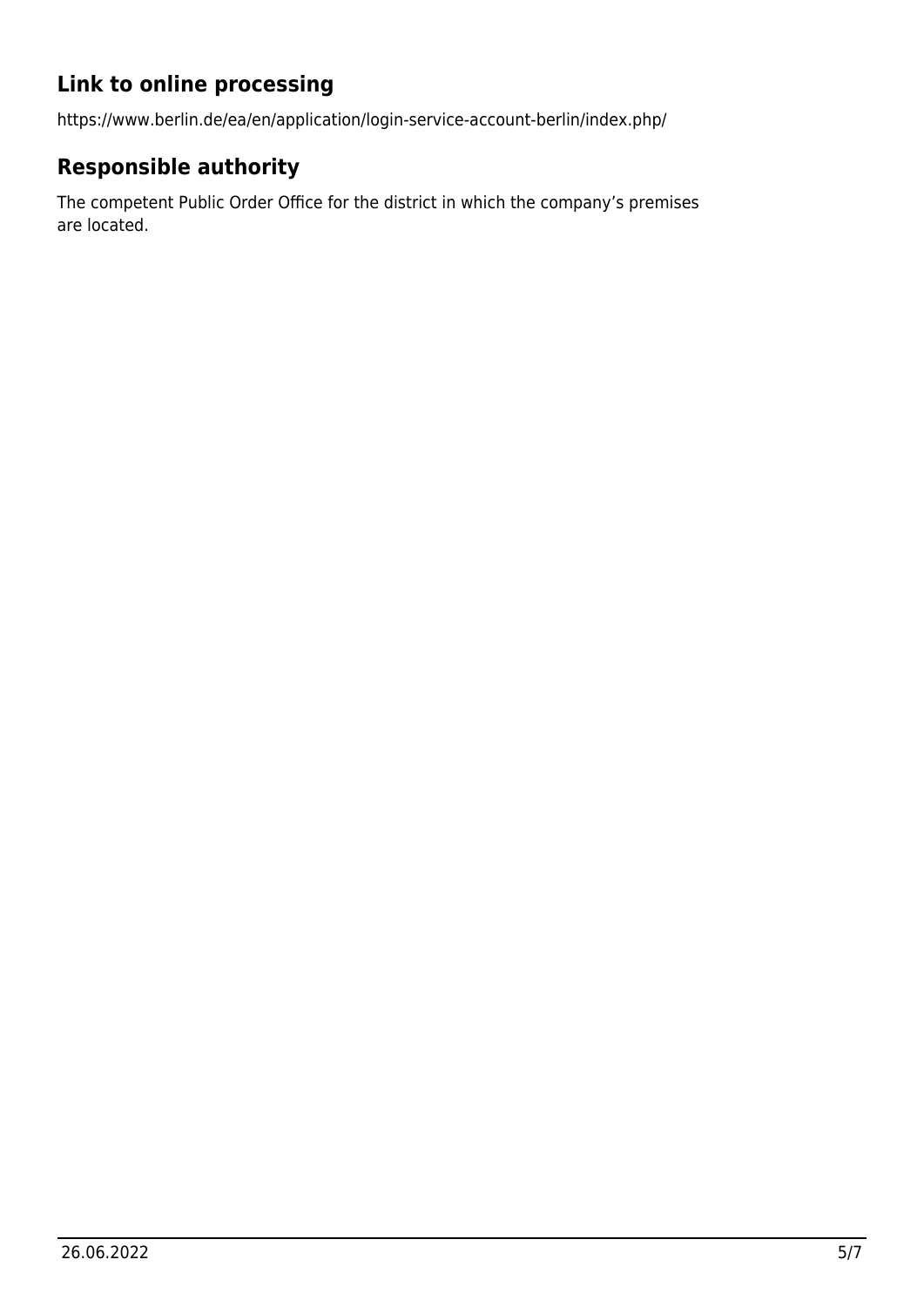### **Information on this location**

# <span id="page-5-0"></span>Ordnungsamt Charlottenburg-Wilmersdorf (Zentrale Anlauf- und Beratungsstelle des Ordnungsamtes Charlottenburg-Wilmersdorf)

### <span id="page-5-1"></span>**Address**

Hohenzollerndamm 174-177 10713 Berlin

# <span id="page-5-2"></span>**Contact**

Telephone: (030) 9029 - 29000 Fax: (030) 9029 - 29039 Internet: [http://www.berlin.de/ba-charlottenburg-wilmersdorf/verwaltung/aemter/ordnungsa](http://www.berlin.de/ba-charlottenburg-wilmersdorf/verwaltung/aemter/ordnungsamt/) [mt/](http://www.berlin.de/ba-charlottenburg-wilmersdorf/verwaltung/aemter/ordnungsamt/) E-mail: [ordnungsamt@charlottenburg-wilmersdorf.de](mailto:ordnungsamt@charlottenburg-wilmersdorf.de)

# <span id="page-5-3"></span>**Responsibility**

http://www.berlin.de/ba-charlottenburg-wilmersdorf/verwaltung/aemter/ordnungsa mt/zentrale-anlauf-und-beratungsstelle/

# <span id="page-5-4"></span>**Information on the address of this location**

Zugang über Mansfelder / Ecke Brienner Straße

### <span id="page-5-5"></span>**Barrier-free access**

Rollstuhlfahrer nutzen bitte den Eingang Mansfelder Straße 16/ Brienner Straße



[Explanation of symbols](https://service.berlin.de/hinweise/artikel.2699.php)

# <span id="page-5-6"></span>**Opening hours**

Monday: geschlossen Tuesday: 9 - 12 Uhr Wednesday: geschlossen Thursday: 13 - 16 Uhr Friday: geschlossen

# <span id="page-5-7"></span>**Changes in opening hours**

**ACHTUNG!!!**